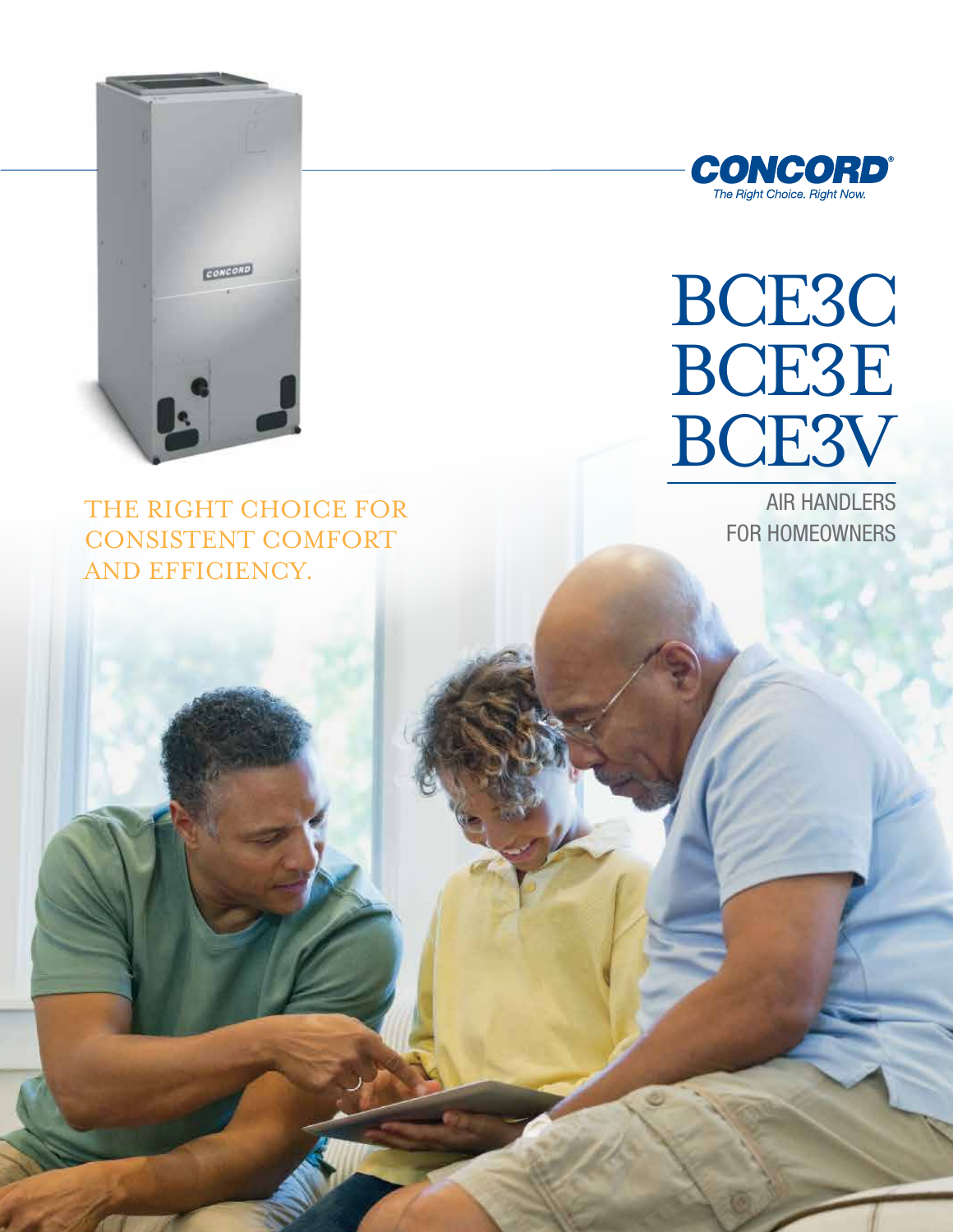# ENERGY-EFFICIENT COMFORT, RIGHT WHEN YOU NEED IT.

Concord® air handlers make it easy to feel energy-smart and comfortable. Rugged and reliable, they work with your air conditioner or heat pump to deliver high levels of efficiency and temperature control. So you can relax knowing you're using energy wisely.

**KO AD**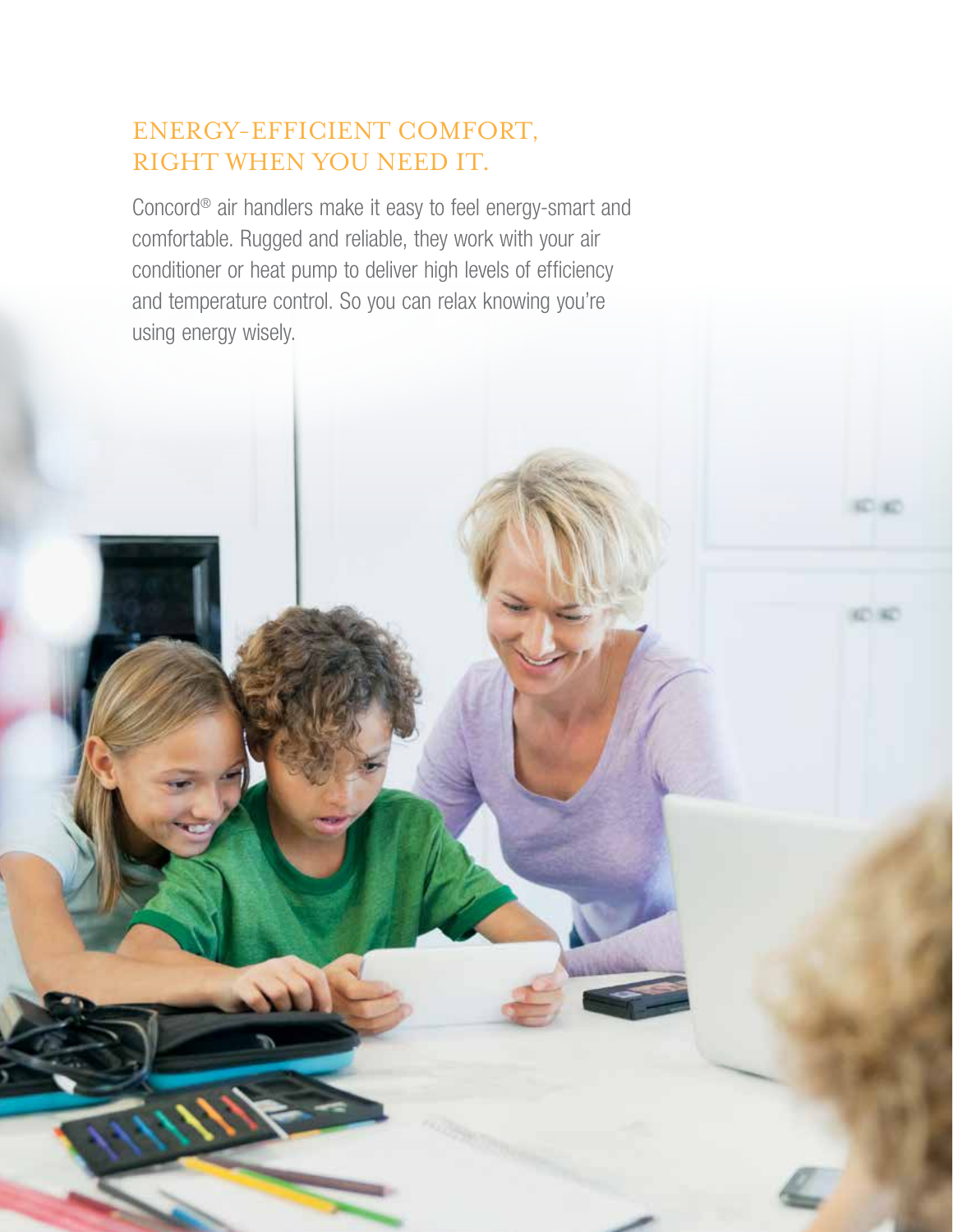

# Some decisions are tough. This one isn't.

When you consider Concord systems, quality is a given. But you're also getting great features and smart design that squeeze more comfort out of every energy dollar. And best of all, you get it right now.

#### Energy-efficient technologies with many advantages.

The BCE3 line of air handlers was created to deliver consistent, even temperatures and lasting energy efficiency. Smart design features like Variable-Speed\* and Constant-Torque\*\* motors and a tightly sealed cabinet help maintain your comfort with minimal energy waste.

### Cost-saving solutions, ready to work for you.

BCE3 units offer many cost-saving solutions and, when combined with a Concord air conditioner or heat pump, deliver consistent daily energy savings and may qualify for local utility rebates and other energy incentives.

## Simple installation makes life easier.

Built with convenience in mind, the air handlers' quickinstall technology streamlines the installation process for immediate comfort.